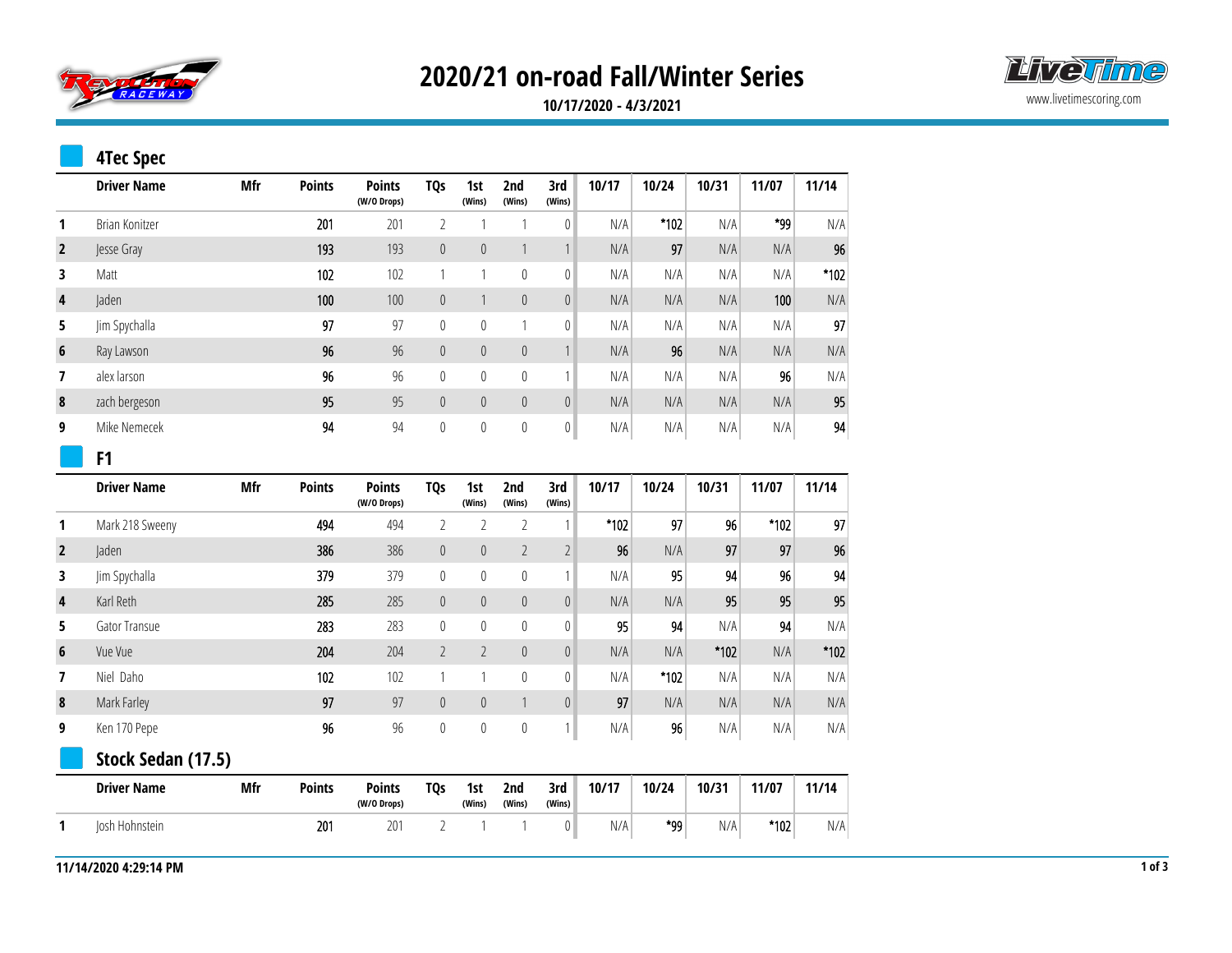

## **2020/21 on-road Fall/Winter Series**



**10/17/2020 - 4/3/2021**

|   | Mark Farley  | 192 | 192 | 0        | 0 | 0 |    | N/A | 96  | N/A | 96  | N/A |
|---|--------------|-----|-----|----------|---|---|----|-----|-----|-----|-----|-----|
|   | Snowy        | 100 | 100 |          |   |   | 0  | N/A | 100 | N/A | N/A | N/A |
| 4 | Bryon Ehlert | 97  | 97  | $\theta$ |   |   | 0  | N/A | N/A | N/A | 97  | N/A |
|   | Jason Toebe  | 95  | 95  |          |   | 0 | 01 | N/A | N/A | N/A | 95  | N/A |
| 6 | Brad Johnson | 94  | 94  | U        |   | 0 | 0  | N/A | N/A | N/A | 94  | N/A |

#### **Tamaya Spec Semi**

|                | <b>Driver Name</b> | Mfr | <b>Points</b> | <b>Points</b><br>(W/O Drops) | <b>TQs</b>     | 1st<br>(Wins) | 2nd<br>(Wins) | 3rd<br>(Wins)  | 10/17 | 10/24 | 10/31 | 11/07 | 11/14 |
|----------------|--------------------|-----|---------------|------------------------------|----------------|---------------|---------------|----------------|-------|-------|-------|-------|-------|
|                | Mark Farley        |     | 391           | 391                          |                |               |               | 2              | N/A   | 97    | 96    | *102  | 96    |
| $\overline{2}$ | Brian Konitzer     |     | 294           | 294                          |                |               |               | $\overline{0}$ | N/A   | *102  | 95    | 97    | N/A   |
| 3              | David 141 Weir     |     | 204           | 204                          | $\overline{2}$ |               | $\theta$      | 0              | N/A   | N/A   | *102  | N/A   | *102  |
| 4              | Mike Wenzel        |     | 193           | 193                          | $\theta$       | $\theta$      |               |                | N/A   | N/A   | 97    | 96    | N/A   |
| 5              | Ray Lawson         |     | 189           | 189                          | $\mathbf{0}$   | $\mathbf{0}$  | $\theta$      | 0              | N/A   | 95    | 94    | N/A   | N/A   |
| 6              | Jason Toebe        |     | 97            | 97                           | $\theta$       | $\theta$      |               | $\mathbf 0$    | N/A   | N/A   | N/A   | N/A   | 97    |
|                | Jaden              |     | 96            | 96                           | $\mathbf{0}$   | $\mathbf{0}$  | $\mathbf{0}$  |                | N/A   | 96    | N/A   | N/A   | N/A   |
| 8              | Gator Transue      |     | 95            | 95                           | $\theta$       | $\theta$      | $\mathbf 0$   | $\mathbf 0$    | N/A   | N/A   | N/A   | 95    | N/A   |
| 9              | Jesse Gray         |     | 95            | 95                           | 0              | $\mathbf{0}$  | $\theta$      | 0              | N/A   | N/A   | N/A   | N/A   | 95    |

### **USGT Spec**

|                | <b>Driver Name</b> | Mfr | <b>Points</b> | <b>Points</b><br>(W/O Drops) | <b>TQs</b> | 1st<br>(Wins)  | 2nd<br>(Wins) | 3rd<br>(Wins)         | 10/17  | 10/24  | 10/31 | 11/07 | 11/14 |
|----------------|--------------------|-----|---------------|------------------------------|------------|----------------|---------------|-----------------------|--------|--------|-------|-------|-------|
|                | Eric Schultz       |     | 386           | 386                          | 0          | 0              | 2             | C.<br>L               | 96     | 97     | 97    | N/A   | 96    |
| $\overline{2}$ | David 141 Weir     |     | 386           | 386                          |            | $\theta$       |               | $\bigcap$<br>$\angle$ | 97     | 96     | *98   | N/A   | 95    |
| 3              | laden              |     | 285           | 285                          | 0          | 0              |               | 0                     | 95     | 93     | N/A   | N/A   | 97    |
| 4              | Snowy              |     | 204           | 204                          |            |                | $\theta$      | $\theta$              | $*102$ | $*102$ | N/A   | N/A   | N/A   |
| 5.             | Mark Farley        |     | 200           | 200                          | 0          | $\overline{2}$ | $\mathbf{0}$  | 0                     | N/A    | N/A    | 100   | N/A   | 100   |
| 6              | Vue Vue            |     | 191           | 191                          |            | $\theta$       | $\theta$      | $\theta$              | N/A    | N/A    | 95    | N/A   | *96   |
|                | Mike Wenzel        |     | 187           | 187                          | 0          | 0              | $\mathbf{0}$  | 0                     | N/A    | 94     | 93    | N/A   | N/A   |
| 8              | Jesse Gray         |     | 186           | 186                          | $\theta$   | $\theta$       | $\theta$      | $\theta$              | 94     | N/A    | N/A   | N/A   | 92    |